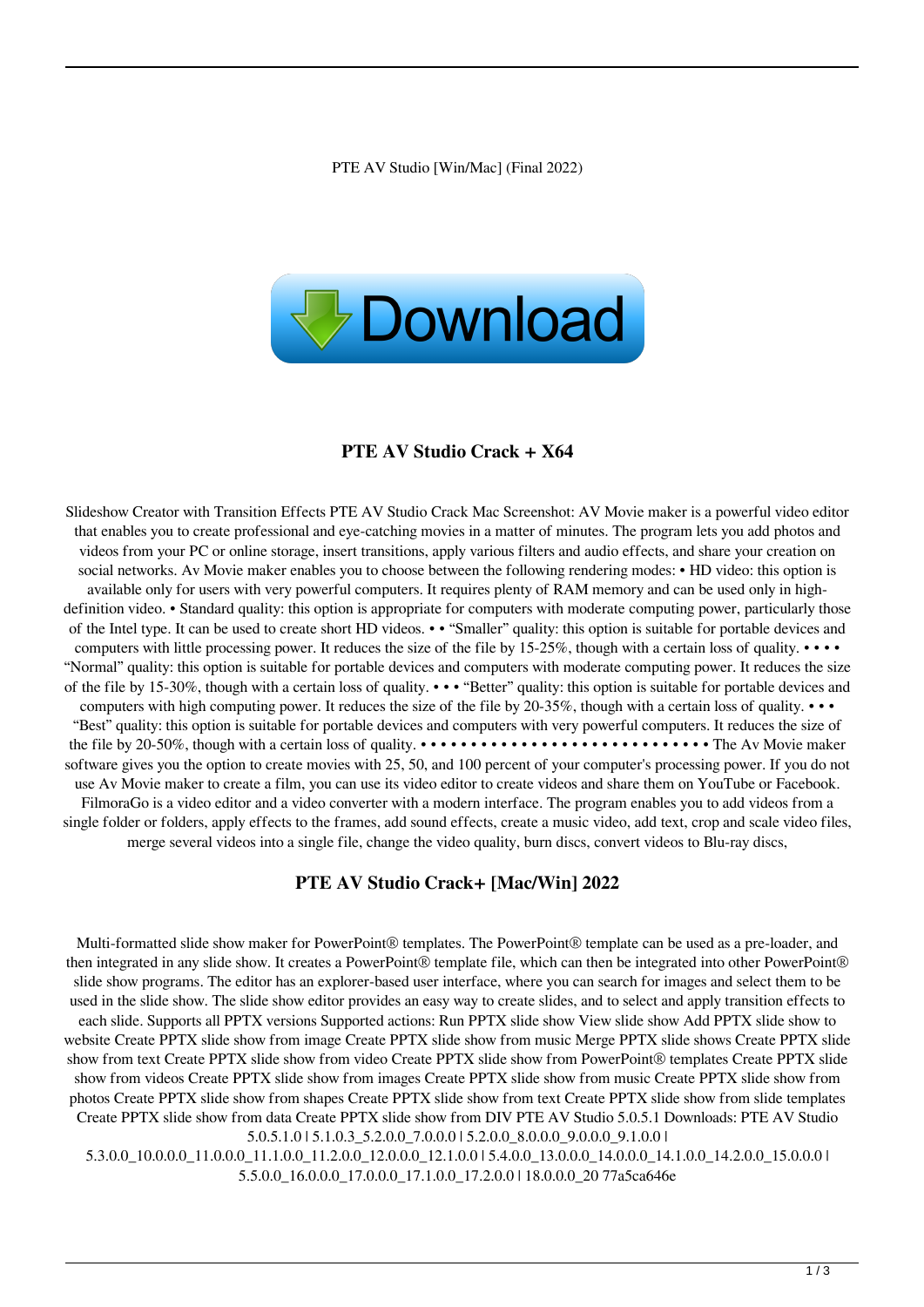## **PTE AV Studio Crack Download**

PTE AV Studio is a program which allows you to create slideshows and turn them into self-running executable files. The tool comes with a user-friendly interface in which you can use the Explorer-based layout to locate and import images into your slideshow. So, you can customize a slide by setting duration, background (color, gradient filling or tiled background picture) and slide name. But you can also use various transition effects which include fade in and out, circle, rhombus, rectangle, gates, page effect and mosaic. Furthermore, you can specify the action on mouse click (e.g. run slideshow, run application and exit), enable a drop shadow, set the size and position in pixels and configure animation settings (e.g. pan, zoom, rotate, opacity, key frame time). Plus, you can add videos, masks, frames, buttons and text, use the undo and redo functions, display a grid, preview the final project, rename image files or slide objects, publish the project on YouTube or Facebook, create a backup in the ZIP format, manage templates, and more. PTE AV Studio uses a very high amount of system resources, can guide you to a complete online guide with snapshots and ran smoothly during our tests. We haven't encountered any issues with the application or selfrunning executable files and strongly recommend PTE AV Studio to all users, regardless of their level of experience. PTE AV Studio: Main Features: - create slideshows by importing images - optimize and personalize your slide with various effects - run slideshows on Windows and Mac - use the Explorer-based layout - use the Translator - create self-running slideshows generate.exe files - create an archive file - set up buttons - set up text - add videos - set up frames - add masks - add columns add charts - add frames, images and lines - use the undo function - use the redo function - use the preview function - use the grid function - use the annotation function - use the tabbed layout - create custom templates - remove objects - create slideshowbased applications - publish on YouTube or Facebook - publish on your blog - publish on Dropbox - create a ZIP archive file create a single file archive - generate backups - create public and private catalogs - remove catalogs

### **What's New in the?**

PTE AV Studio is a program which allows you to create slideshows and turn them into self-running executable files. The tool comes with a user-friendly interface in which you can use the Explorer-based layout to locate and import images into your slideshow. So, you can customize a slide by setting duration, background (color, gradient filling or tiled background picture) and slide name. But you can also use various transition effects which include fade in and out, circle, rhombus, rectangle, gates, page effect and mosaic. Furthermore, you can specify the action on mouse click (e.g. run slideshow, run application and exit), enable a drop shadow, set the size and position in pixels and configure animation settings (e.g. pan, zoom, rotate, opacity, key frame time). Plus, you can add videos, masks, frames, buttons and text, use the undo and redo functions, display a grid, preview the final project, rename image files or slide objects, publish the project on YouTube or Facebook, create a backup in the ZIP format, manage templates, and more. PTE AV Studio uses a very high amount of system resources, can guide you to a complete online guide with snapshots and ran smoothly during our tests. We haven't encountered any issues with the application or selfrunning executable files and strongly recommend PTE AV Studio to all users, regardless of their level of experience. In this video, we will learn how to create a web application with JBoss Developer Studio for rapid and prototype application development. In this video we will be creating a simple CRUD web application by performing the following steps: 1. Install JDK and JDK 1.8.0 installation (on the same system) 2. Install JDK 1.8.0 installation in your custom location 3. Download and extract the JBoss Developer Studio 4. Run JBoss Developer Studio 5. Add and configure a new JBoss app server 6. Install the Tomcat server 7. Run the web application In this video, we will learn how to create a web application with JBoss Developer Studio for rapid and prototype application development. In this video we will be creating a simple CRUD web application by performing the following steps: 1. Install JDK and JDK 1.8.0 installation (on the same system) 2. Install JDK 1.8.0 installation in your custom location 3. Download and extract the JBoss Developer Studio 4. Run JBoss Developer Studio 5. Add and configure a new JBoss app server 6. Install the Tomcat server 7. Run the web application In this video, we will learn how to create a web application with JBoss Developer Studio for rapid and prototype application development. In this video we will be creating a simple CRUD web